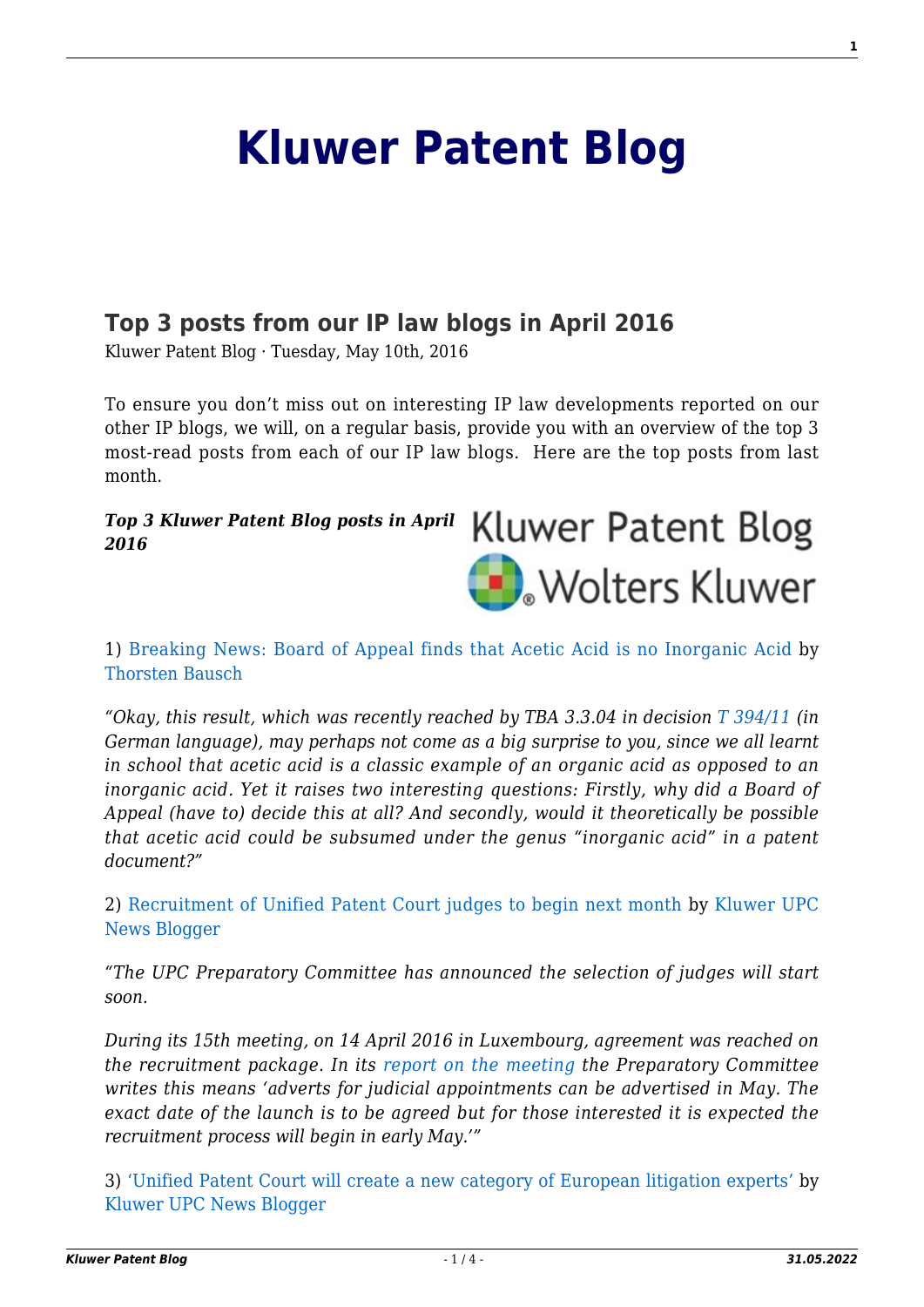*"In ten to fifteen years, the current differences between European patent attorneys (EPAs), lawyers and patent litigators will have diminished and a there will be a new category of professionals, who are experts in litigation at the Unified Patent Court (UPC).*

*This is the expectation of [Koen Bijvank](http://www.vo.eu/en/experts/expert/3/koen_bijvank), president of the European Patent Litigators Association ([EPLIT](http://www.eplit.eu/)), which held its 3rd annual meeting on 11 April 2016 in Amsterdam."*

#### *Top 3 Kluwer Copyright Blog posts in April 2016*

## Kluwer Copyright Blog **Wolters Kluwer**

**1)** [Say Nay to the Neighbouring Right!](http://kluwercopyrightblog.com/2016/04/14/say-nay-to-the-neighbouring-right/) by [Bernt Hugenholz](http://kluwercopyrightblog.com/author/bernthugenholtz/)

*"The European Commission keeps sending us surprises. After [December's](https://ec.europa.eu/digital-single-market/en/news/towards-modern-more-european-copyright-framework-commission-takes-first-steps-and-sets-out-its) [Communication on Modernizing Copyright,](https://ec.europa.eu/digital-single-market/en/news/towards-modern-more-european-copyright-framework-commission-takes-first-steps-and-sets-out-its) which contained a mixed bag of copyright goodies, we had expected just about anything but [the announcement that followed on](https://ec.europa.eu/digital-single-market/en/news/commission-seeks-views-neighbouring-rights-and-panorama-exception-eu-copyright) [March 23rd](https://ec.europa.eu/digital-single-market/en/news/commission-seeks-views-neighbouring-rights-and-panorama-exception-eu-copyright). The European Commission has launched a public open consultation on 'the possible extension' of neighbouring rights to publishers. As we all know, neighbouring (or related) rights at EU level are currently confined to four categories: performing artists, phonogram producers, broadcasters and film producers. Apparently, someone has convinced the Commission that extending this regime to publishers might be a good idea."*

[2\) The Opinion of AG Wathelet in GS Media: what's in a "precedent"?](http://kluwercopyrightblog.com/2016/04/26/opinion-ag-wathelet-gs-media-whats-precedent/) by [Ana Ramalho](http://kluwercopyrightblog.com/author/anaramalho/)

*"On the 7th of April AG Wathelet issued his [Opinion](http://curia.europa.eu/juris/document/document.jsf?text=&docid=175626&pageIndex=0&doclang=EN&mode=lst&dir=&occ=first&part=1&cid=769842) in the GS Media case (C-160/15). The case concerned the provision by GS Media of hyperlinks that directed users to Filefactory.com, an Australian data-storage website…This Opinion contributes to the understanding of the legal regime applicable to hyperlinks within the framework of copyright law, but it also sheds some light on the system of "precedent" (note the air quotes) within the EU. "*

3) [Where to Look? Diligent search requirements too vague!](http://kluwercopyrightblog.com/2016/04/25/look-diligent-search-requirements-vague/) by [Lucie Guibault](http://kluwercopyrightblog.com/author/lucie-guibault/)

*"A report published by the [EnDOW project](http://diligentsearch.eu/) on the ["Requirements for Diligent Search](http://diligentsearch.eu/wp-content/uploads/2016/02/Deliverable1-1-Diligent-Search3Countries.pdf) [in the United Kingdom, the Netherlands, and Italy"](http://diligentsearch.eu/wp-content/uploads/2016/02/Deliverable1-1-Diligent-Search3Countries.pdf) confirms what everyone suspected all along: the diligent search mechanism set up by the [Orphan Works Directive](http://eur-lex.europa.eu/LexUriServ/LexUriServ.do?uri=OJ:L:2012:299:0005:0012:EN:PDF) is too cumbersome to lead to useful results. Consequently, the status of works held by cultural heritage institutions (CHIs) risks remaining unknown, barring the re-use of potentially orphan works."*

#### *Top 3 Kluwer Trademark Blog posts in April 2016*

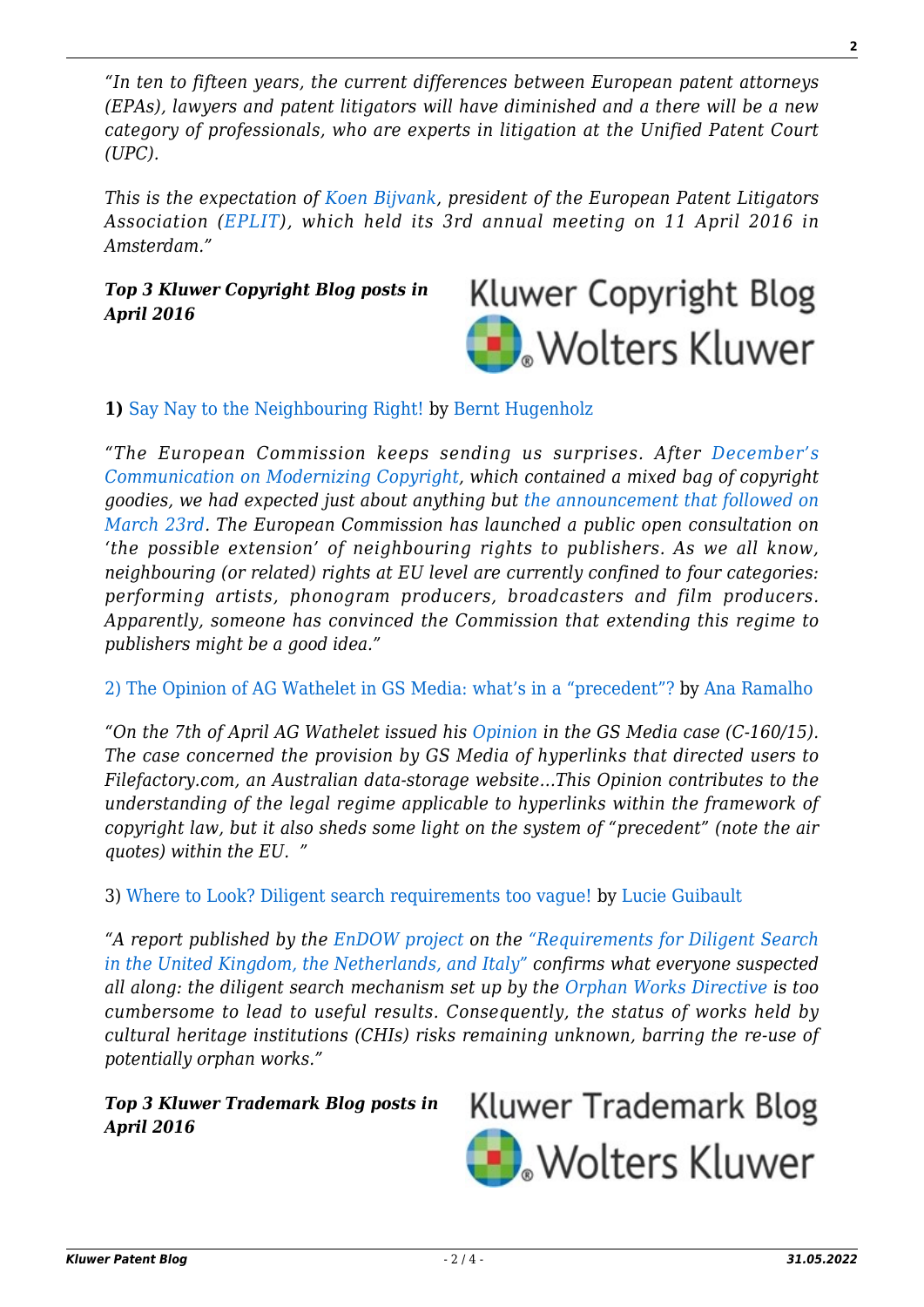1) [Denmark: Trademark right established through use](http://kluwertrademarkblog.com/2016/04/13/498/) by [Lasse Arffmann](http://kluwertrademarkblog.com/author/lasse-arffmann-sondergaard-christensen/) [Søndergaard Christensen](http://kluwertrademarkblog.com/author/lasse-arffmann-sondergaard-christensen/)

*"In the EU there are jurisdictions (like Spain, France, Benelux) that do not recognise any unregistered trademarks beyond those that are notoriously known. There are others where the acquisition of unregistered trademark rights is possible but subject to use and recognition of the mark surpassing a certain qualitative threshold – with varying requirements. Then of course in the UK and Ireland you have passing-off. From all we know, Denmark is the one EU country where it is easiest to acquire trademark rights without registration."*

2) [POLAND: From letters of consent to abandonment of the ex officio examination of](http://kluwertrademarkblog.com/2016/04/06/poland-from-letters-of-consent-to-abandonment-of-the-ex-officio-examination-of-relative-grounds/) [relative grounds](http://kluwertrademarkblog.com/2016/04/06/poland-from-letters-of-consent-to-abandonment-of-the-ex-officio-examination-of-relative-grounds/) by [Bartosz Krakowiak](http://kluwertrademarkblog.com/author/bartoszkrakowiak1/)

*"In two significant legislative steps, Poland has changed its overprotective approach to earlier rights in trademark application proceedings…All these changes – aimed to simplify and expedite trademark application proceedings before the PPO (currently taking more than 1 year) – are very much welcome by Polish practitioners."*

3) [Sweden: UK company found guilty of EUTM infringement of famous Swedish](http://kluwertrademarkblog.com/2016/04/14/sweden-uk-company-found-guilty-of-eutm-infringement-of-famous-swedish-pattern/) [pattern](http://kluwertrademarkblog.com/2016/04/14/sweden-uk-company-found-guilty-of-eutm-infringement-of-famous-swedish-pattern/) by [David Leffler](http://kluwertrademarkblog.com/author/david-leffler/)

*"In the Stockholm District Court judgment of March 22, 2016, the UK company Textilis, Ltd ('Textilis') was found infringing, amongst others, the Swedish company Svenskt Tenn Aktiebolag's ('Svenskt Tenn') figurative EUTM 'Manhattan' … The case concerned two questions, namely whether (a) there was infringement in Sweden and (b) the trade mark is valid."*

Read further posts on the Kluwer Copyright Blog [here,](http://kluwercopyrightblog.com/) the Kluwer Trademark Blog [here](http://kluwertrademarkblog.com/) and the Kluwer Patent blog [here.](http://kluwerpatentblog.com/)



This entry was posted on Tuesday, May 10th, 2016 at 1:21 pm and is filed under [Germany](http://patentblog.kluweriplaw.com/category/countries/germany/), [UPC](http://patentblog.kluweriplaw.com/category/upc/)

You can follow any responses to this entry through the [Comments \(RSS\)](http://patentblog.kluweriplaw.com/comments/feed/) feed. Both